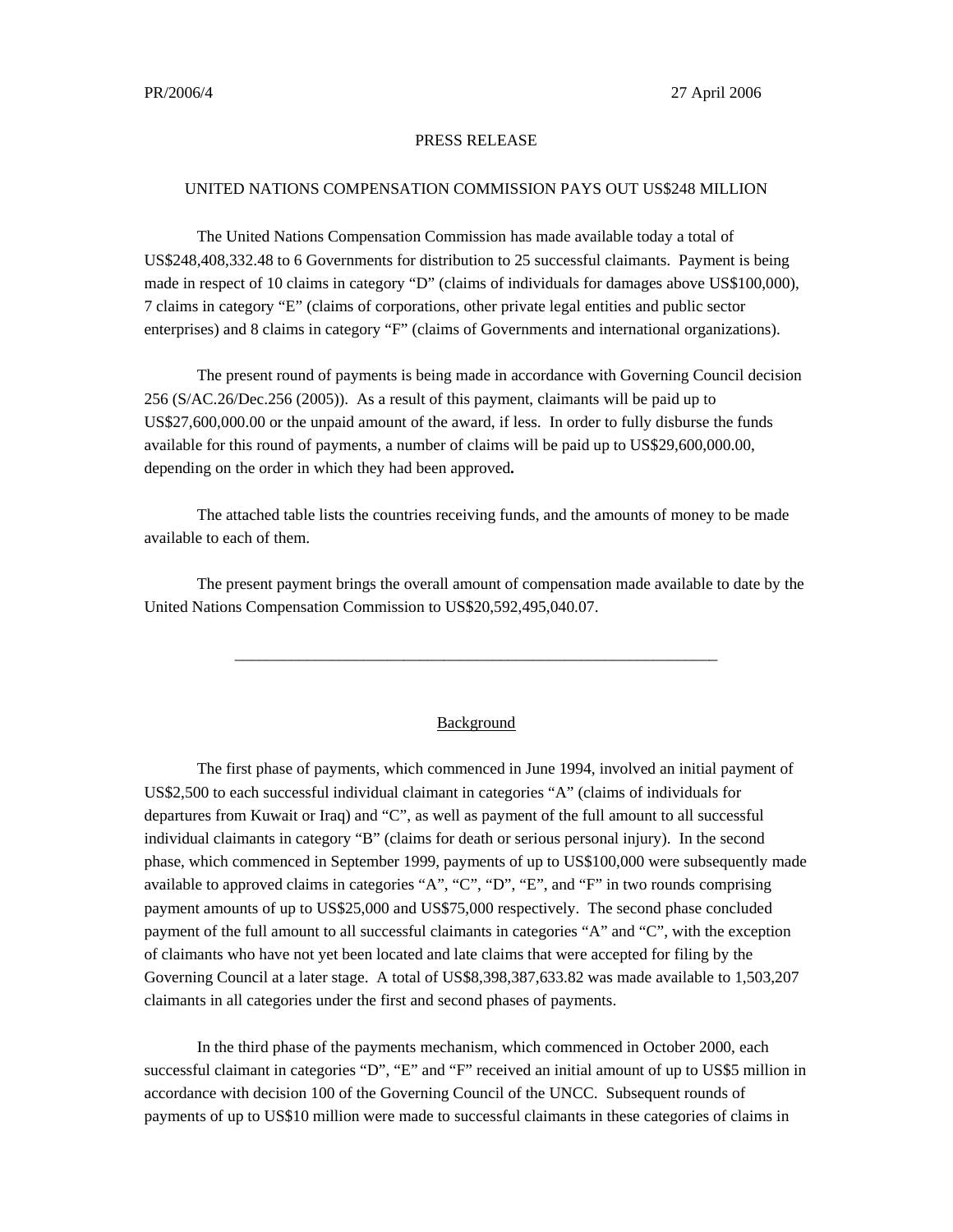the order in which they have been approved. A total of US\$9,219,609,009.52 has been made available to 7,921 claimants in categories "D", "E" and "F" under the third phase.

At the forty-eighth session (June 2003), the Governing Council adopted decision 197, establishing a temporary payment mechanism in light of the reduction in the Compensation Fund's income, following the adoption of Security Council resolution 1483 (2003), which provides in paragraph 21 that the Fund shall receive 5 per cent of all export sales of petroleum, petroleum products, and natural gas from Iraq. Under this temporary payment mechanism, up to US\$200 million from the Compensation Fund was made available for the payment of successful claims on a quarterly basis following each session of the Governing Council (from the forty-eighth to the fifty-first sessions, inclusive). Successful claimants in all categories received an initial amount of US\$100,000 or the unpaid amount of the award, if less, with the disbursement of subsequent rounds of payments of US\$100,000 to successful claimants in all categories in the order in which they had been approved at the sessions described above, until the available funds for distribution had been exhausted. This temporary mechanism was extended by the Governing Council in its decision 227 at its fifty-second session (June-July 2004).

At the fifty-seventh session (September 2005), as a result of the completion of the review of all claims and of the higher than anticipated income into the Compensation Fund, the Governing Council adopted decision 253, which lifted the ceiling of US\$200 million established under decisions 197 and 227, and made available for payment the entire balance in the Compensation Fund for each quarterly payment.

At the fifty-eighth session (December 2005), the Governing Council adopted decision 256 concerning the payment mechanism and the priority of payment of the outstanding claims. Under the first phase of this decision, quarterly payments will be made in rounds of US\$2 million until completion of payments to individual claimants and payment to all claims up to the level of US\$65 million. Under the second phase, claimants with outstanding amounts greater than US\$500 million will receive a maximum amount of US\$2 million per quarter, whereas claimants with outstanding amounts smaller than US\$500 million and environmental awards approved for the third, fourth and fifth instalments of category F4 environmental remediation claims, will receive rounds of payments of US\$2 million, or the unpaid balance of the award, if less, until all available amounts in the Compensation Fund have been exhausted.

The Governing Council monitors the distribution of payments to claimants by the relevant Governments and international organizations. Governments and international organizations are obligated to distribute funds to successful claimants expeditiously and to report to the Commission on payments made to claimants. Any funds undistributed to claimants by Governments and international organizations within twelve months of receiving payment shall be returned to the Commission. Further payments to Governments and international organizations shall be suspended where they fail to report on the distribution of funds to successful claimants or fail to return undistributed funds on time.

Further information about the Commission can be found on its website located at www.uncc.ch.